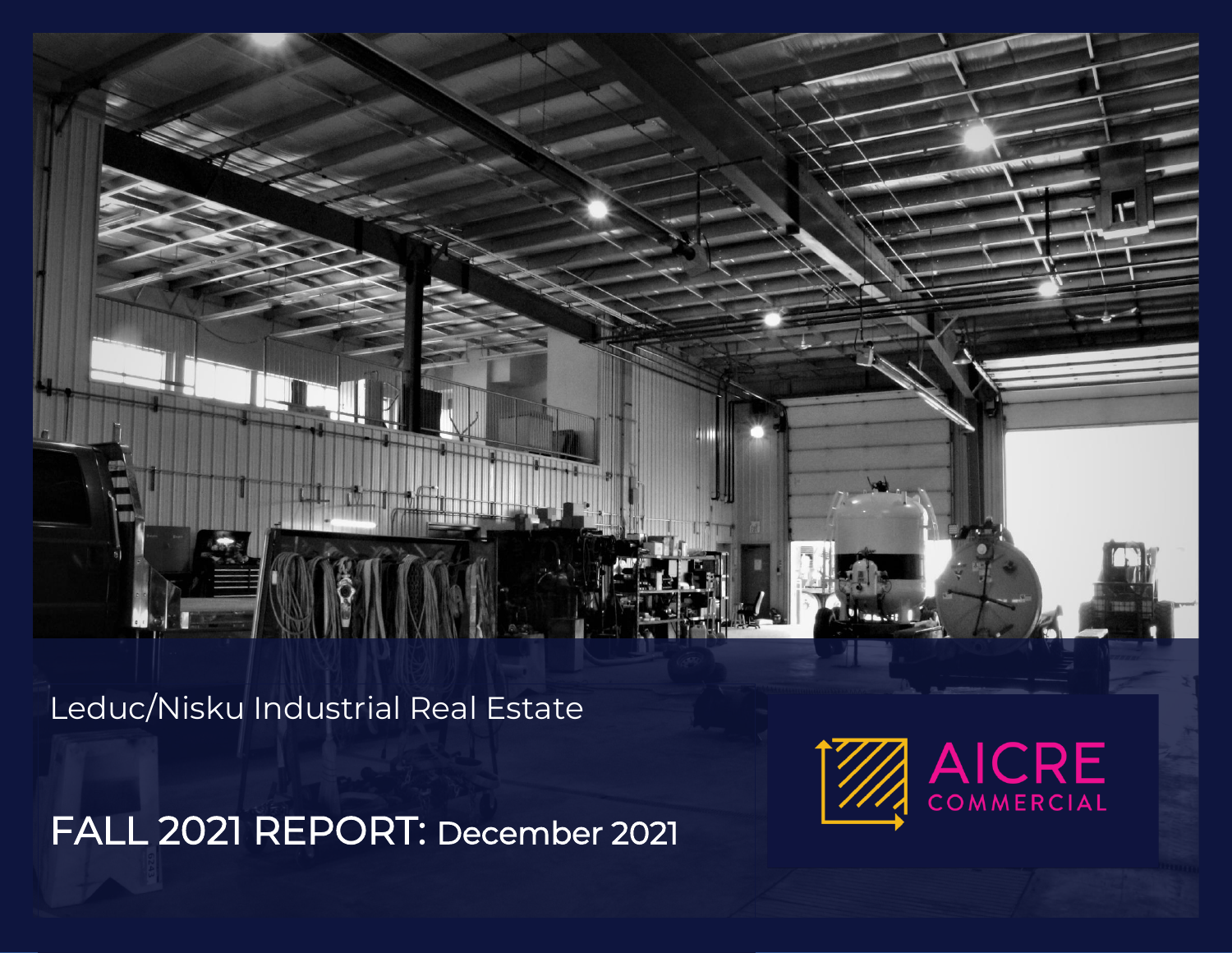*"Broad market commentary is no comparison for sub-market analysis"*

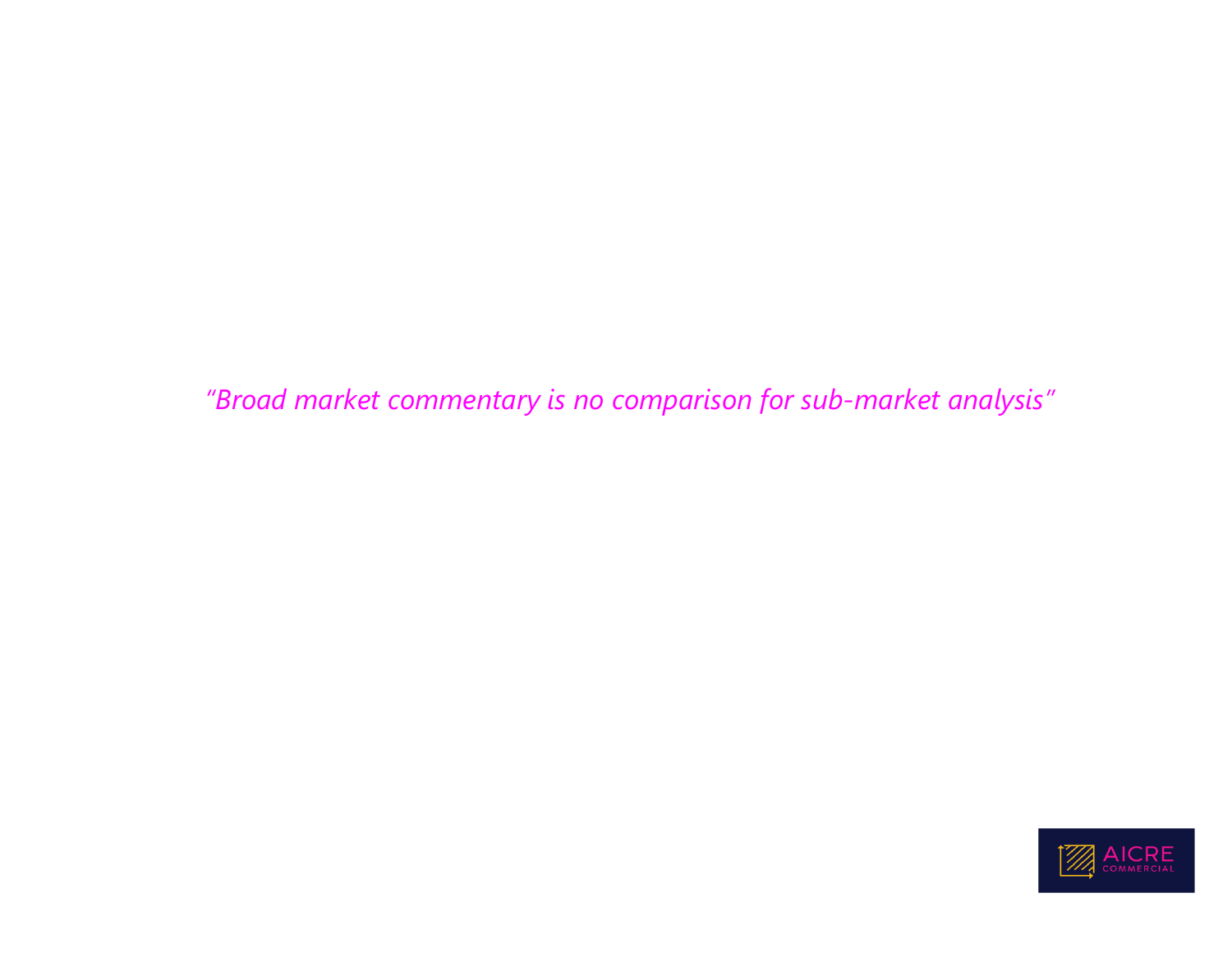### **FOREWORD \_\_\_\_\_\_\_\_\_\_\_\_\_\_\_\_\_\_\_\_\_**

 $\overline{\phantom{a}}$ 

It gives me great pleasure to introduce **AICRE** (**A**lberta **I**ndustrial & **C**ommercial **R**eal **E**state) to the Albertan commercial real estate market. Established by Erin Kobayashi and myself in August this year, we remain dedicated to providing our clients with comprehensive real estate services and targeted market knowledge.

#### **COLD CALLS AND DOOR KNOCKING**

We have hit the ground running, ramped up our advertising through the park and continue to research, cold call and door knock. From our activity, we have found:

- **1. VACANCY:** 5.7% trending down. Heading back to pre-COVID levels.
- **2. LEASE RATES**: Averaging around \$12.00 SF. Site coverage and cranes price drivers.
- **3. LEASE TERM:** Minimum term length around 3 years (hard to find 1 year term).
- **4. DEMAND:** A little delayed from the "traditional year" (due to Federal election?), but we experienced a surge in activity through October and November.

#### **SUPPLY CHAIN**

Most of the world is now informed on supply chain and warehousing issues, and internationally Industrial real estate has become the best performing commercial real estate asset class. Locally, with oil and gas prices steadily rising and continued growth in e-commerce activity requiring warehousing from transportation and logistics groups, wholesale retailers and industrial supply companies, the Industrial real estate market is tightening. Vacancy rates throughout Edmonton are now below 5% for the first time in 7 years and while lease rates and sale prices have not yet reflected both increasing demand and cost for new builds, it seems only a matter of time before the market adjusts towards higher rates.

#### **2021 BIG DEALS**

We are now through the second wave of the large international groups downsizing in the Leduc/Nisku market (2015/2016 the first wave). With these groups reducing their presence and square footage (e.g., Weatherford, NOV and Schlumberger), opportunities have been left in the market that local groups are trying to fill, as well as leaving vacancy in larger, older buildings. These buildings, mostly greater than 30,000 SF and all with unique characteristics that can be harder to fill, had minimal interest in 2020, but 12 months on the majority have been leased or sold:

- 4 x WEATHERFORD Sold/Leased: Nisku @ 8 St. + 13 Ave + 6 St.
- 1 x NOV Sold: 17 Ave, Nisku
- 1 x LUFKIN Sold: 8A Street, Nisku
- 2 x PYRAMID Leased: 8 Street, Nisku
- 1 x GE (D'NOW sublease) Leased: 81 Ave, Leduc
- 1 x TRINIDAD Sold: 30 Ave, Nisku 100,000 SF

#### **2022+**

With supply chain issues projected to continue into the middle of the decade, e-commerce still in its infancy and the reliance on traditional energy sources for a while yet, 2022 looks positive for Owners, but will be challenging for Tenants looking for a new location or those looking to build.

I would like to take this opportunity to thank everyone for their support of AICRE - we have been extremely humbled by the positive response.

Wishing you a happy holiday period and healthy and prosperous 2022!

#### **Jim McKinnon**